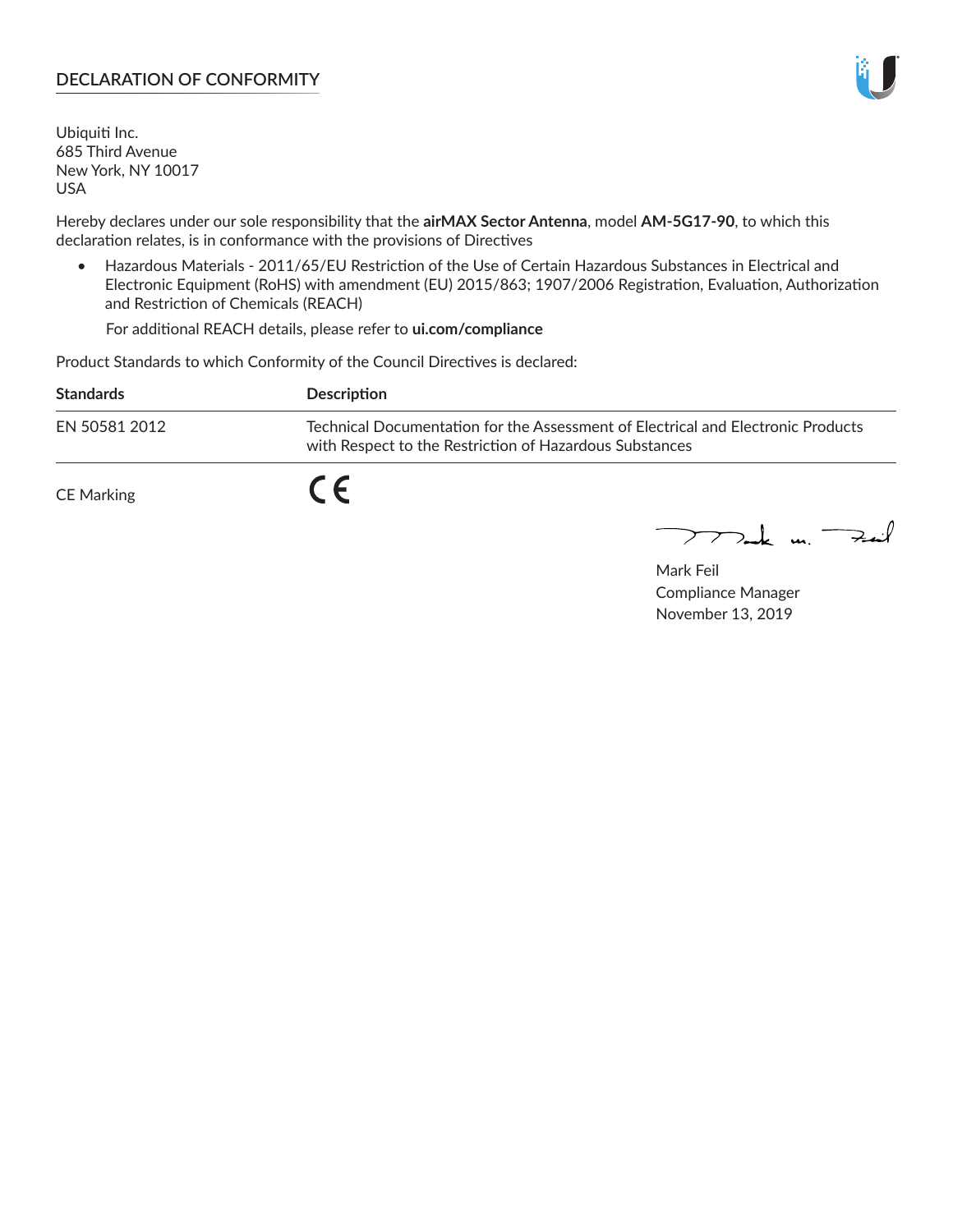# **DECLARATION OF CONFORMITY**



## **български** [Bulgarian]

С настоящото UBIQUITI декларира, че това устройство AM-5G17-90 отговаря на основните изисквания и други приложими разпоредби на Директива 2011/65/ЕС с изменение (ЕС) 2015/863.

## **Hrvatski** [Croatian]

Tvrtka UBIQUITI ovim putem izjavljuje da je ovaj uređaj AM-5G17-90 u skladu s osnovnim zahtjevima i ostalim bitnim odredbama direktiva 2011/65/EU i dopunom (EU) 2015/863.

# **Čeština** [Czech]

Společnost UBIQUITI tímto prohlašuje, že zařízení AM-5G17-90 splňuje základní požadavky a jiné související podmínky směrnice 2011/65/EU a dodatku (EU) 2015/863.

### **Dansk** [Danish]

Hermed erklærer UBIQUITI, at denne AM-5G17-90-enhed overholder de essentielle krav og andre relevante bestemmelser i direktivet 2011/65/EU med tillæg (EU) 2015/863.

### **Nederlands** [Dutch]

UBIQUITI verklaart hierbij dat dit AM-5G17-90-apparaat voldoet aan de essentiële vereisten en andere relevante voorwaarden uit de Europese richtlijn 2011/65/EU en gedelegeerde richtlijn (EU) 2015/863.

#### **English**

Hereby, UBIQUITI, declares that this AM-5G17-90 device, is in compliance with the essential requirements and other relevant provisions of Directive 2011/65/EU with amendment (EU) 2015/863.

### **Eesti keel** [Estonian]

Käesolevaga kinnitab UBIQUITI, et antud AM-5G17-90 seade vastab direktiivis 2011/65/EL välja toodud põhilistele nõuetele ning muudele asjakohastele sätetele, koos parandusega (EL) 2015/863.

## **Suomi** [Finnish]

UBIQUITI vakuuttaa täten, että tämä AM-5G17-90-laite on direktiivien 2011/65/EU ja (EU) 2015/863 oleellisten vaatimusten ja muiden ehtojen mukainen.

#### **Français** [French]

Par les présentes, UBIQUITI déclare que ce dispositif AM-5G17-90 est conforme aux exigences essentielles et aux autres dispositions pertinentes de la directive 2011/65/UE avec l'amendement (UE) 2015/863.

## **Deutsch** [German]

UBIQUITI erklärt hiermit, dass dieses Gerät AM-5G17-90 den grundlegenden Anforderungen und anderen relevanten Bestimmungen der Richtlinien 2011/65/EU und (EU) 2015/863 entspricht.

#### **Ελληνικά** [Greek]

Δια του παρόντος η UBIQUITI δηλώνει ότι αυτή η συσκευή AM-5G17-90 συμμορφώνεται με τις βασικές απαιτήσεις και άλλες σχετικές διατάξεις της Οδηγίας 2011/65/ΕΕ με την τροποποίηση (ΕΕ) 2015/863.

#### **Magyar** [Hungarian]

Az UBIQUITI kijelenti, hogy a(z) AM-5G17-90 számú eszköz megfelel a 2011/65/EU irányelv (EU) 2015/863. számú módosítása alapvető követelményeinek és egyéb vonatkozó rendelkezéseinek.

#### **Íslenska** [Icelandic]

UBIQUITI lýsir því hér með yfir að AM-5G17-90 er í samræmi við nauðsynlegar kröfur og önnur viðeigandi ákvæði í tilskipun 2011/65/EU ásamt viðbótum í (EU) 2015/863.

#### **Italiano** [Italian]

Con la presente, UBIQUITI dichiara che il presente dispositivo AM-5G17-90 è conforme ai requisiti essenziali e alle altre disposizioni pertinenti della direttiva 2011/65/UE con l'emendamento (UE) 2015/863.